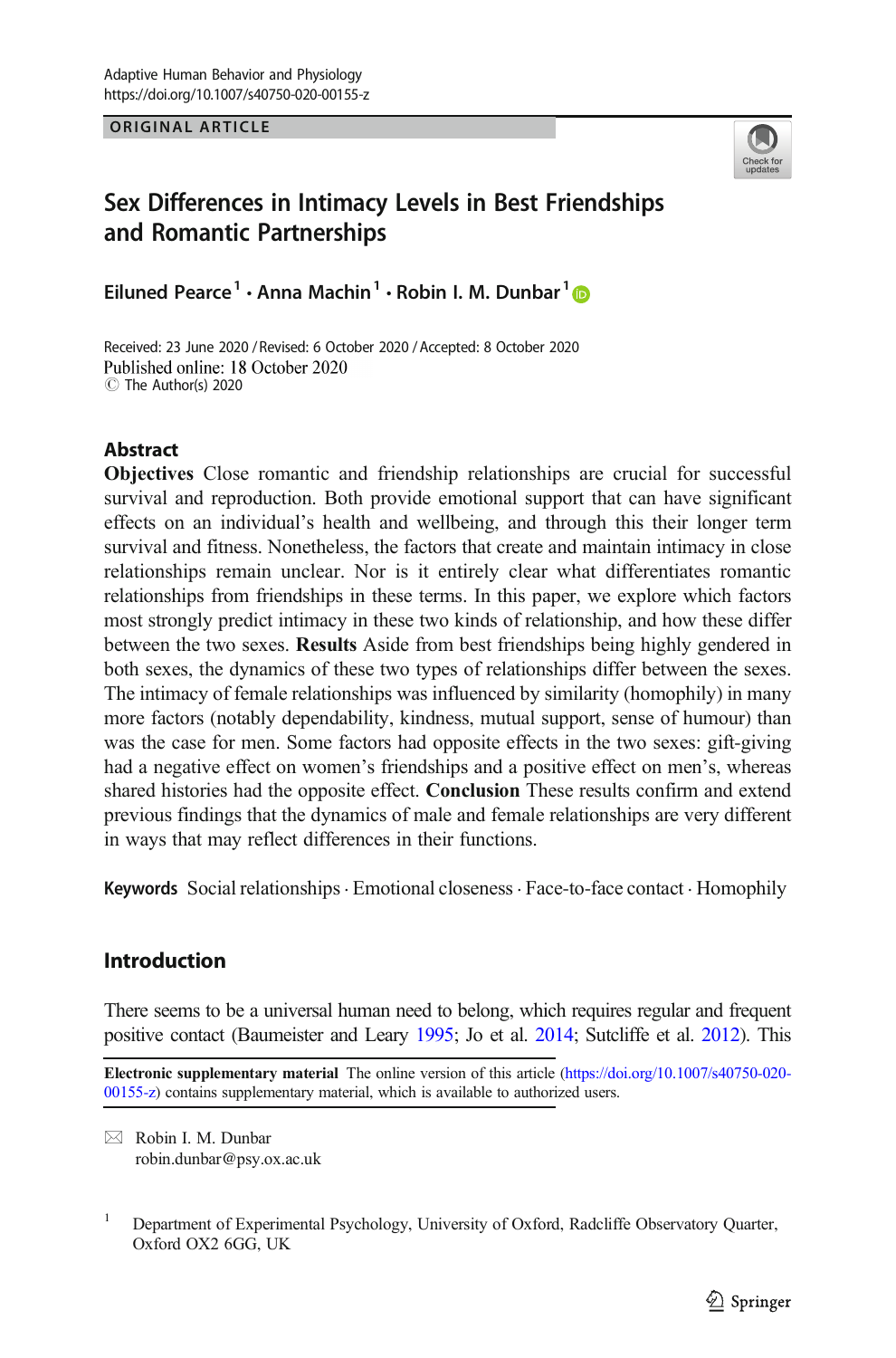makes evolutionary sense because being part of a cohesive social network facilitates the sharing of information, cooperation in resource access and defence, and shared childcare (Burkart et al. [2009;](#page-12-0) DeScioli and Kurzban [2009](#page-13-0); Lewis et al. [2011;](#page-14-0) Pearce [2014;](#page-14-0) Pearce and Moutsiou [2014](#page-14-0); Whallon [2006\)](#page-15-0). The number and quality of relationships also have dramatic effects on health and wellbeing (Diener et al. [2000;](#page-13-0) Domínguez and Arford [2010;](#page-13-0) Dunbar [2017;](#page-13-0) Haslam et al. [2014;](#page-13-0) Hawkley et al. [2008](#page-13-0); Holt-Lunstad [2018;](#page-14-0) Holt-Lunstad et al. [2015;](#page-14-0) Holt-Lunstad et al. [2010;](#page-14-0) House [2001;](#page-14-0) Kiecolt-Glaser and Newton [2001](#page-14-0); Koball et al. [2010;](#page-14-0) Pinquart and Duberstein [2010](#page-14-0); Reblin and Uchino [2008](#page-14-0); Tilvis et al. [2012\)](#page-15-0), with significant downstream impacts on fitness.

Despite this universal need for stable and caring relationships, both individual and sex differences have been observed, for example in the levels of intimacy in friendships (lower in men: Aukett et al. [1988;](#page-12-0) Lewis et al. [2011](#page-14-0); Machin and Dunbar [2013;](#page-14-0) Vigil [2007,](#page-15-0) [2008\)](#page-15-0) and in the size and dynamics of their support cliques (smaller and more casual in men: Bhattacharya et al. [2016](#page-12-0); Dávid-Barrett et al. [2015;](#page-13-0) Dunbar [2016a;](#page-13-0) Dunbar and Spoors [1995;](#page-13-0) Powell et al. [2012;](#page-14-0) Stiller and Dunbar [2007](#page-15-0)). Moreover, because close social ties require substantial time investment and because time budgets are finite, an individual's social relationships are not all equally intimate: social networks comprise a series of nested layers that decline in emotional closeness and frequency of contact from the innermost support layers closest to ego, outwards towards acquaintances and strangers (MacCarron et al. [2016;](#page-14-0) Miritello et al. [2013;](#page-14-0) Roberts et al. [2009;](#page-14-0) Sutcliffe et al. [2012\)](#page-15-0).

There is widespread evidence for homophily in friendships: individuals tend to form relationships mainly with those who are similar to them (Byrne [1997](#page-12-0); Dunbar [2018b;](#page-13-0) Mcpherson et al. [2001;](#page-14-0) Montoya and Horton [2013\)](#page-14-0). Since similarity can be a reliable marker for in-groups, homophily may be a heuristic that both helps facilitate interpersonal coordination for cooperative tasks and minimises the risk of falling prey to freeriding from non-group members (Curry and Dunbar [2013\)](#page-13-0). There is, however, evidence that some traits may be more important than others in creating homophily: sharing a sense of humour, hobbies and interests, moral beliefs, and being from the same area are the best predictors of emotional closeness and altruism in friendship networks, whereas other characteristics such as supporting the same sports team or sharing a workplace are not (Curry and Dunbar [2013](#page-13-0)). In addition, participants who thought they were interacting with strangers online reported that they liked their interaction partners more, and felt closer to them, if they had the same taste in music, religion or ethical views, whereas other traits such as common educational background and demographics did not seem to influence participants' ratings to the same extent (Launay and Dunbar [2015\)](#page-14-0). In other words, different attributes are not weighted equally with regard to homophily in friendship networks overall, or in relationships with strangers.

Two of the closest non-kin relationships that humans have are those with a romantic partner and a 'best' friend. Despite the apparent tendency for men to interact in groups and women in dyads (Baumeister and Sommer [1997;](#page-12-0) Benenson & Heath, [2006](#page-12-0); Dávid-Barrett et al. [2015;](#page-13-0) Gabriel and Gardner [1999;](#page-13-0) Rustin and Foels [2014](#page-15-0)), both best friendships and romantic partnerships are maintained by men as well as women (Machin and Dunbar [2013](#page-14-0)). Here, we ask whether similarity in some traits but not others is more predictive of relationship intimacy levels in these two particularly meaningful relationships, and whether relationship stability is more dependent on some traits than others.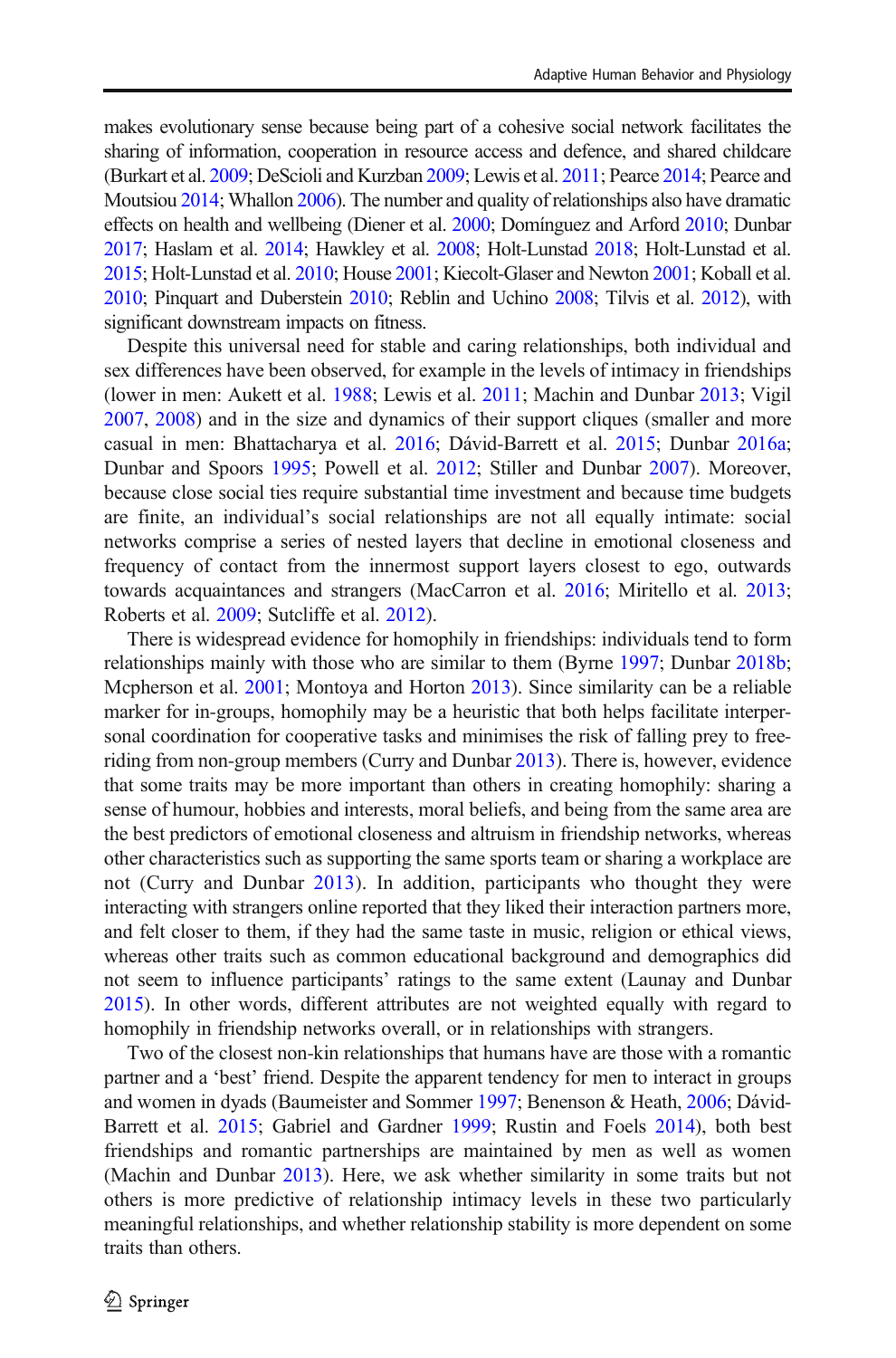### **Methods**

#### Participants and Procedure

Participants were recruited via a questionnaire hosted on two online psychological research forums: Online Psychology Research UK ([http://www.onlinepsychresearch.](http://www.onlinepsychresearch.co.uk/) [co.uk/](http://www.onlinepsychresearch.co.uk/)) and Psychological Research on the Net [\(http://psych.hanover.edu/Research/](http://psych.hanover.edu/Research/exponnet.html) [exponnet.html](http://psych.hanover.edu/Research/exponnet.html)). Participants indicated their consent to their inclusion in the study before being allowed to proceed to the questionnaire. Participants provided demographic information (age, sex and sexuality) for themselves and for their romantic partner and best friend, as well as the duration of their friendship/ partnership. Participants who did not have a romantic partner were asked to simply answer those questions relating to their best friend. When identifying their best friend, participants were asked to refer to "the non-related person who you would turn to first, after your romantic partner [if present], during a time of extreme difficulty or emotional distress".

In the analyses that follow, we focus on heterosexual participants, since there were too few participants identifying as homosexual or bisexual in our sample for meaningful results. We also excluded participants who reported their age to be under 18 years. This left 260 participants (201 female; age  $M = 31.09$  years, SD = 13.5 years, range = 18–80 years). The mean length of a romantic partnership was 9.60 years (SD = 10.52, range =  $1-46$  years) and of a best friendship was 12.70 years (SD = 9.97, range =  $1-$ 50 years). Of the 254 participants who gave information on their location, 138 (54.1%) resided in Europe, 110 (42.3%) in North America and the remaining 6 (2.4%) in South America, Australia, Asia and Africa.

#### Measures

To measure intimacy we used the intimacy sub-scale of Sternberg's Triangular Love Scale (Sternberg [1988\)](#page-15-0), comprising 17 items, such as 'I am actively supportive of X's wellbeing' and 'I have a warm relationship with X', rated on a 5-point scale from 'never' to 'always'.

We used Vigil's Peer Relations questionnaire (Vigil [2007\)](#page-15-0) to measure how participants scored themselves, their best friend and their romantic partner, partitioned into 13 attributes. The ratings were on a scale ranging from 1 (indicating low attainment on the trait) to 5 (indicating high attainment).

To measure the importance of different mechanisms of relationship maintenance, we asked participants to rate how important (a) meetings in person, (b) gift exchange, (c) shared history, (d) amount of mutual support offered, (e) intimacy and (f) duration of relationship were to maintaining the relationship in question. These items were rated on a 5-point scale ranging from not at all important (score of 1) to vital (score of 5). This scale was devised for this study.

#### Analysis

To explore the role of the different traits in relationship maintenance, we first ran a principal components analysis of the responses to the Peer Relations questionnaire to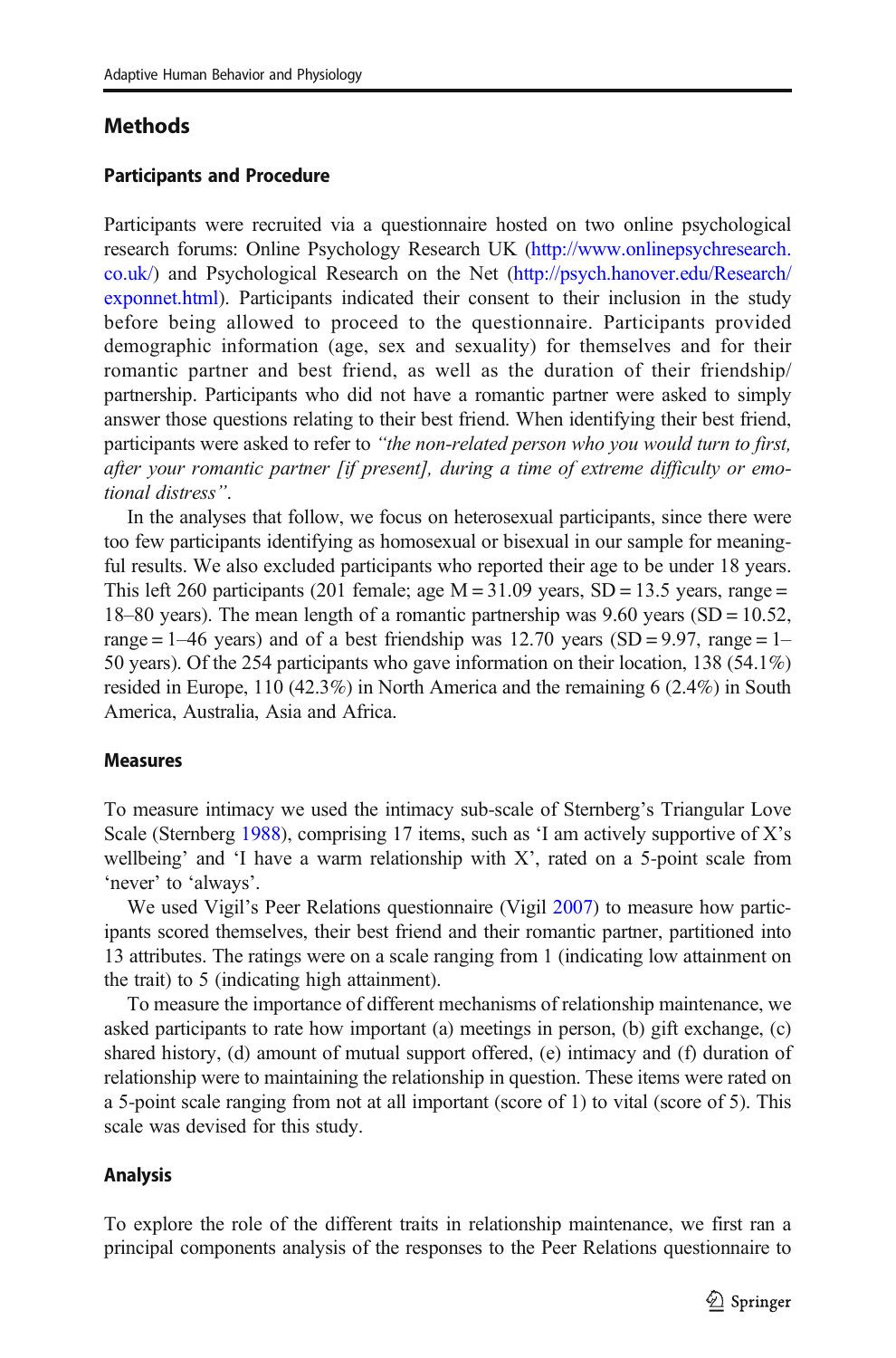determine whether it was possible to cluster any together. We then examined the distribution of these factors for romantic partners and best friends for the two sexes.

Our primary focus is on how similar respondents perceived themselves to be to their romantic partner or best-friend. To index this, we calculated absolute differences between the participant score and the score they gave (i) their romantic partner or (ii) their best friend on the 13 traits in the Peer Relations questionnaire. From these, we calculated an Homophily Index as the normalised absolute difference between ratings of self and partner or friend, relative to the expected value for a random distribution of possible scores (mean absolute difference  $= 1.6$ ), such that  $1 =$  complete homophily and  $0 =$  completely random.

Finally, to explore contribution of the individual traits from the two questionnaires to the intimacy of the relationship (indexed by Sternberg's intimacy subscale), we used backwards-stepwise linear regression models, separately for males and females, in order to assess which factors best predict intimacy in the two relationship types. All initial backwards-stepwise models included ego's age and the length of the relevant relationship. For the best-friendship models, a dummy variable coding whether best friendships were cross-sex or same-sex was also included.

Given the small sample size for opposite-sex friendships (29 for females and 11 for males, versus 164 and 38 same-sex best friendships, respectively), we do not differentiate the sex of the friend in any of the statistical analyses. Previous analyses suggest that the sex of the target makes less difference than the sex of the actor (Roberts and Dunbar [2015\)](#page-14-0).

### **Results**

### **Descriptives**

Of the 201 female participants, 173 had romantic partners (86%) and 196 (98%) had best friends. Of the 59 male participants, 51 had romantic partners (86%) and 50 had best friends (85%). There were 202 same-sex best friendships (164 for females) and 40 cross-sex (29 for females) best-friendships (the sex of the best friend was not reported for 8 female participants and 10 male participants). Five females (2%) and 9 males (15%) had romantic partnerships but no best friend; 28 females (14%) and 8 males (14%) had a best friend but no romantic partner; and 168 females (84%) and 42 males (71%) had both. Males were more likely to declare having a best friend if they had no romantic partner  $(100\%)$  than if they had a romantic partner  $(82.4\%)$ , whereas females were equally likely to have a best friend whether or not they had a romantic partner (97.1% versus 100%).

Descriptive statistics for the relationship ratings for best friends and romantic partners are given separately for males and females in Table [1,](#page-4-0) along with the significance of the difference between the sexes.

### Homophily

Fig. [1](#page-5-0) plots mean and variance for the homophily indices for the 13 Peer Relations trait variables, where a value of 1 indicates complete homophily (no difference in rating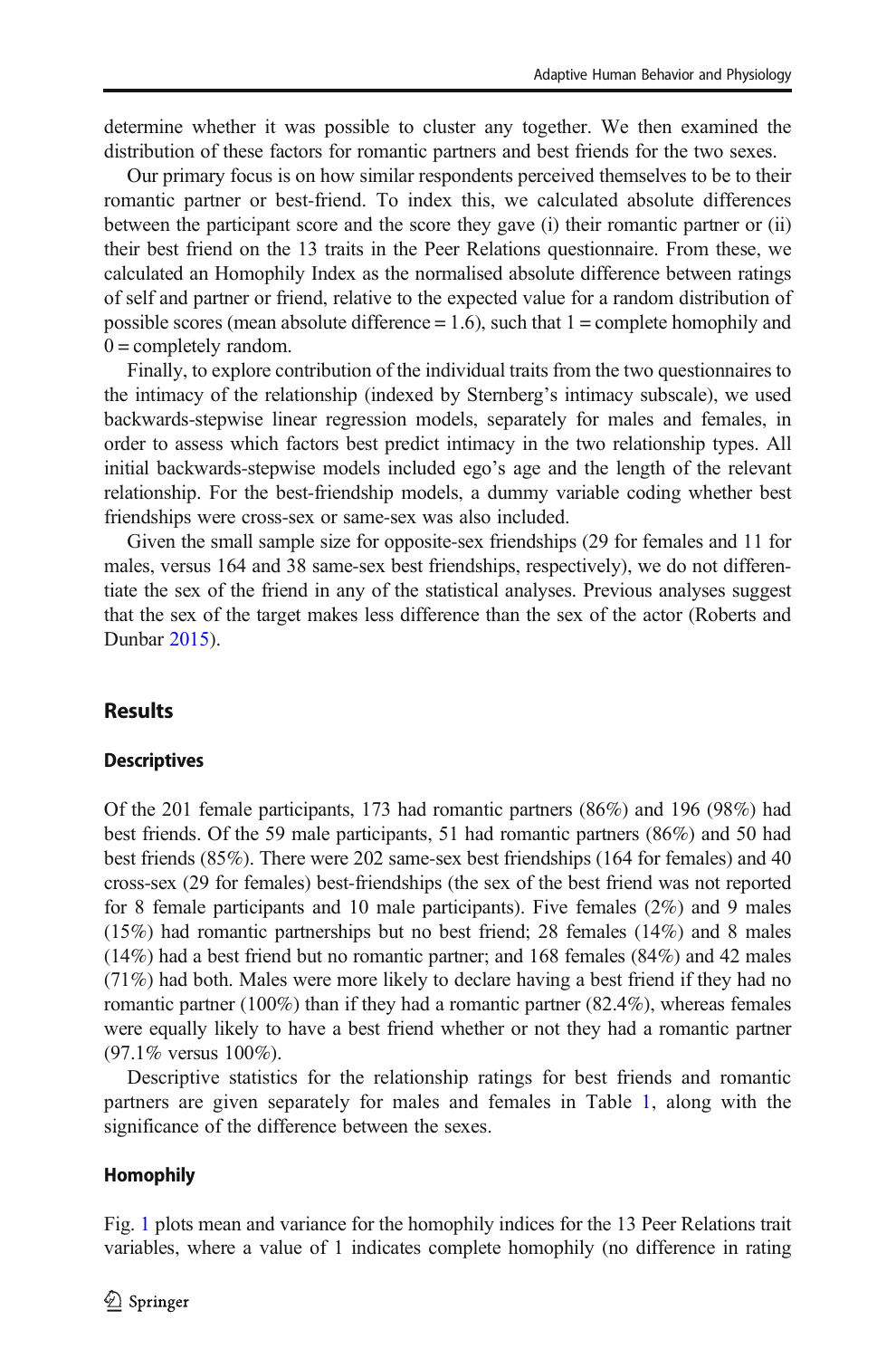<span id="page-4-0"></span>Table 1 Descriptive statistics for males and females in relation to best friends (BF) and romantic partnerships (RP)

| Relationship ratings variables        |           | Females |      |      | Males |      |          | Difference* |  |
|---------------------------------------|-----------|---------|------|------|-------|------|----------|-------------|--|
|                                       |           | N       | Mean | SD   | N     | Mean | SD       | p           |  |
| Sternberg Intimacy                    | RP        | 162     | 73.9 | 8.98 | 41    | 67.6 | 11.84    | 0.002       |  |
|                                       | ΒF        | 142     | 77.8 | 9.52 | 45    | 74.2 | 14.95    | 0.143       |  |
| Shared history                        | RP        | 139     | 4.5  | 0.92 | 43    | 4.4  | 1.02     | 0.006       |  |
|                                       | ΒF        | 158     | 2.1  | 1.13 | 41    | 1.9  | 1.16     | 0.003       |  |
| Gift-giving                           | <b>RP</b> | 161     | 2.1  | 1.21 | 49    | 2.8  | 1.33     | 0.001       |  |
|                                       | ΒF        | 181     | 1.7  | 0.99 | 47    | 1.4  | 0.85     | 0.090       |  |
| In-person contact                     | <b>RP</b> | 138     | 4.7  | 0.61 | 41    | 4.6  | 0.79     | 0.255       |  |
|                                       | BF        | 158     | 3.8  | 1.47 | 38    | 3.6  | 1.12     | 0.367       |  |
| Vigil (2007): Physical attractiveness | RP        | 160     | 3.7  | 0.89 | 51    | 4.1  | 0.82     | 0.002       |  |
|                                       | BF        | 184     | 3.7  | 0.85 | 48    | 3.3  | 1.12     | 0.061       |  |
| Creativity                            | <b>RP</b> | 160     | 3.3  | 1.12 | 51    | 3.6  | 1.05     | 0.068       |  |
|                                       | ΒF        | 185     | 3.4  | 1.08 | 47    | 3.4  | 0.99     | 0.897       |  |
| Intelligence                          | <b>RP</b> | 160     | 4.1  | 0.88 | 51    | 4.1  | 0.80     | 0.815       |  |
|                                       | ΒF        | 185     | 3.9  | 0.89 | 49    | 4.0  | 0.84     | 0.637       |  |
| Education                             | <b>RP</b> | 160     | 4.0  | 1.04 | 49    | 4.3  | 0.79     | 0.087       |  |
|                                       | ΒF        | 184     | 4.0  | 0.93 | 49    | 4.0  | 0.97     | 0.979       |  |
| Financial prospects                   | <b>RP</b> | 160     | 3.9  | 1.00 | 51    | 3.4  | 1.17     | 0.004       |  |
|                                       | BF        | 184     | 3.8  | 0.95 | 49    | 3.4  | 1.04     | 0.022       |  |
| Sense of humour                       | <b>RP</b> | 160     | 4.2  | 0.80 | 51    | 4.0  | 0.95     | 0.119       |  |
|                                       | BF        | 185     | 4.1  | 0.79 | 48    | 4.2  | 0.87     | 0.600       |  |
| Outgoingness                          | <b>RP</b> | 160     | 3.7  | 1.04 | 51    | 3.6  | 0.96     | 0.270       |  |
|                                       | BF        | 185     | 4.0  | 0.95 | 49    | 3.9  | 0.98     | 0.602       |  |
| Athleticism                           | <b>RP</b> | 158     | 3.5  | 1.18 | 51    | 2.9  | 0.96     | 0.001       |  |
|                                       | BF        | 183     | 3.1  | 1.20 | 49    | 3.1  | 1.38     | 0.980       |  |
| Dependability                         | <b>RP</b> | 160     | 4.2  | 0.97 | 51    | 4.5  | 0.67     | 0.024       |  |
|                                       | BF        | 185     | 4.1  | 1.04 | 49    | 3.9  | 1.24     | 0.147       |  |
| Cooperativeness                       | <b>RP</b> | 160     | 3.7  | 0.97 | 51    | 4.0  | 0.84     | 0.038       |  |
|                                       | BF        | 185     | 3.9  | 0.89 | 49    | 3.7  | 0.82     | 0.140       |  |
| Social connections                    | <b>RP</b> | 159     | 3.7  | 1.10 | 51    | 3.6  | 1.04     | 0.673       |  |
|                                       | BF        | 185     | 3.9  | 0.93 | 49    | 3.8  | 1.14     | 0.526       |  |
| Kindness                              | <b>RP</b> | 160     | 4.1  | 0.95 | 51    | 4.0  | $0.80\,$ | 0.084       |  |
|                                       | ΒF        | 185     | 4.3  | 0.89 | 48    | 4.0  | 0.81     | 0.048       |  |
| Optimism                              | <b>RP</b> | 160     | 3.6  | 1.04 | 36    | 3.6  | 0.93     | 0.951       |  |
|                                       | ΒF        | 85      | 3.7  | 0.93 | 34    | 3.5  | 0.87     | 0.104       |  |

\*Difference between sexes (t-tests with unequal variances)

score) and 0 indicates random assortment. While not exhibiting complete homophily, both kinds of relationship are significantly more homophilous than would be expected if the correlations between the two sets of ratings were completely random. More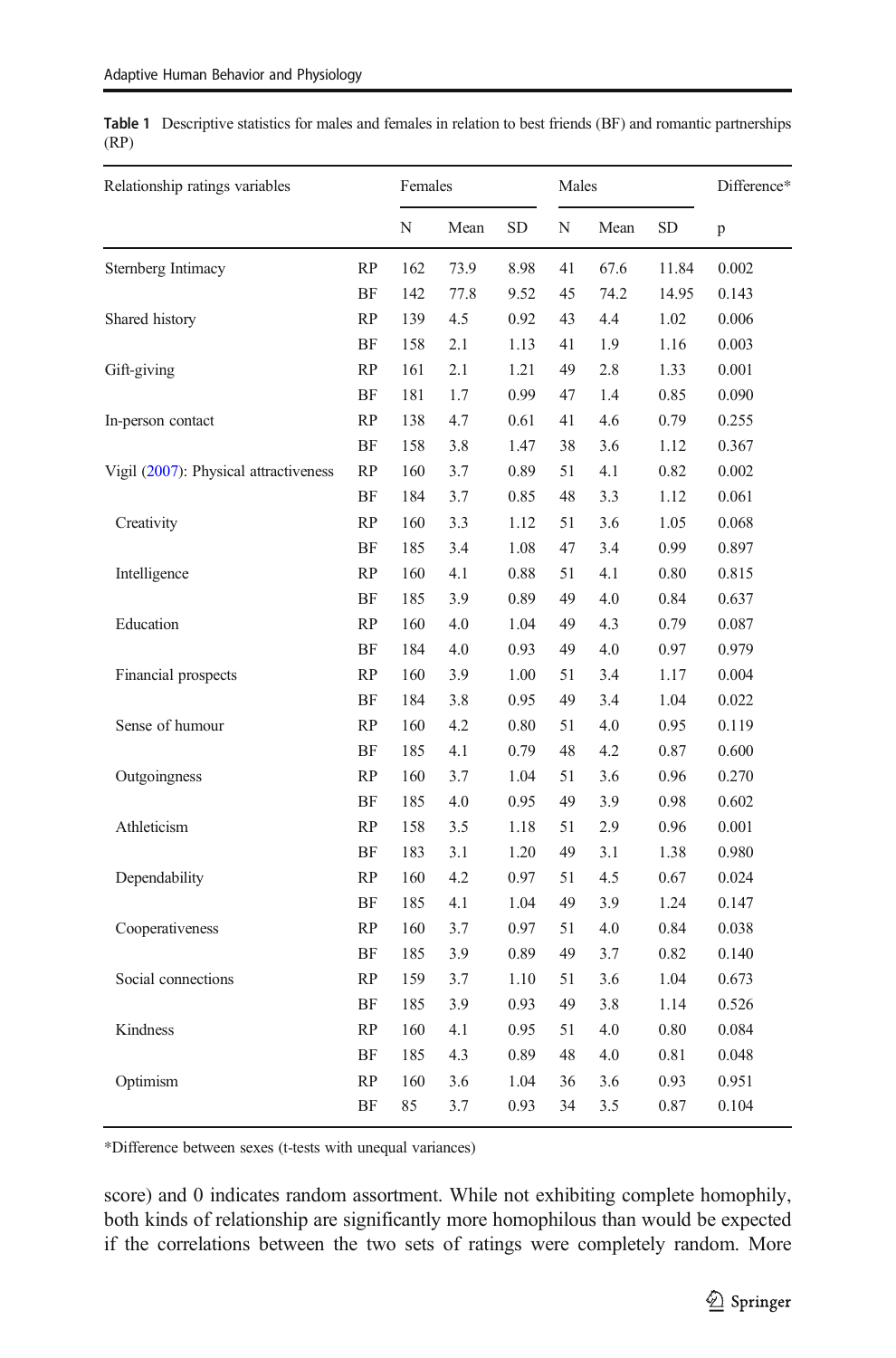<span id="page-5-0"></span>importantly, perhaps, it will be obvious that best friendships and romantic partnerships do not differ in this respect: both are chosen on the basis of significant similarity in traits (at least, as perceived by the respondent).

#### Relationship Quality

Fig. [2](#page-6-0) plots mean Sternberg intimacy ratings for romantic partners and best friends. There is a significant difference between the two sexes ( $F_{1,388} = 12.95$ ,  $p = 0.0004$ ), with females rating intimacy higher for both kinds of relationship. This is especially true for romantic relationships  $(F_{1,201} = 14.14, p = 0.0002)$ , but due to the high variance in the male sample only marginally so for best friendships  $(F_{1,185} = 3.46, p = 0.065)$ . Notice that both sexes seemed to view relationships with the best friend as more intimate (at least as measured on the Sternberg scale) than their relationships with their romantic partners.

Significant sex differences were also found for differences in physical attractiveness ratings for romantic partners (males > females) and best friends (females > males), for the importance of shared history (females > males in both relationships), gift-giving in romantic relationships (males > females), in the importance of physical attractiveness in the partner (males > females for romantic relationships, but females > males for best friendships), for the partner's financial prospects (females > males in both relationship types), athleticism in romantic partners and kindness in best friendships (in both cases, females > males) and in respect of dependability and cooperativeness in romantic partners (males  $>$  females) (Table [1\)](#page-4-0). None of the other trait variables differed significantly between the sexes.



Fig. 1 Mean (±95% CI) homophily index for the 13 individual traits in Vigil's Peer Relations scale for romantic partnerships and best friendships. The index is the normalised ratio of observed to expected similarity in the two sexes' ratings on a given trait, and ranges from 0 (random pairing by trait rating) to 1 (complete homophily)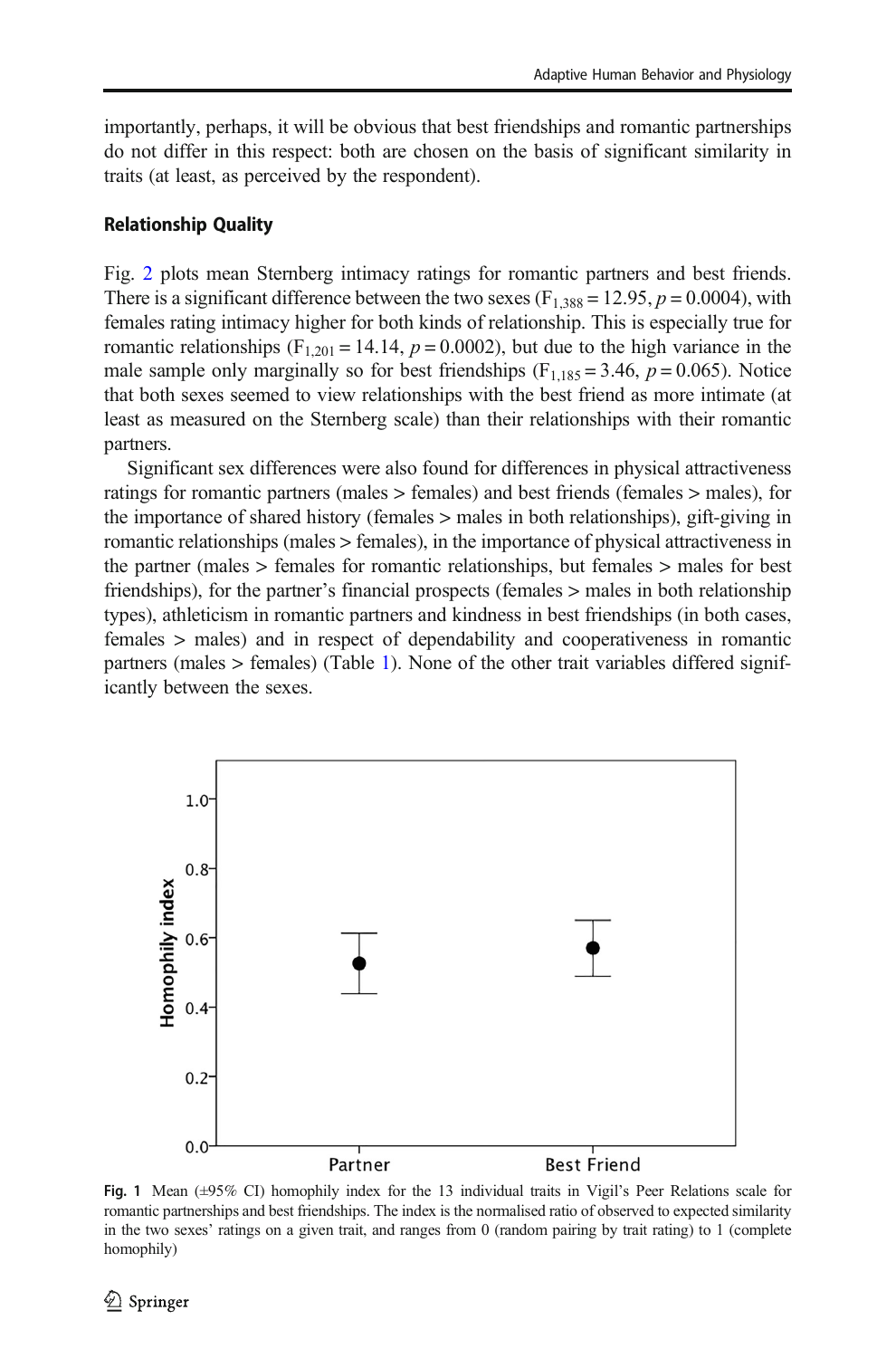<span id="page-6-0"></span>

Fig. 2 Mean (±95%CI) Sternberg intimacy subscale ratings for romantic partners and best friends by sex

Table [2](#page-7-0) gives the results of the principal component analyses for the 13 Peer Relations traits for romantic and best friend relationships, irrespective of sex. With the eigenvalue set at 1, these yielded a four-factor solution in both cases, which we label Outgoing, Social Skills, Intelligence and Creativity. The four factors explain 61% of the variance in each case. The allocation of variables to factors was remarkably similar, with almost identical weightings. Only Financial Success and (sense of) Humour were assigned to different factors in the two cases. Given this consistency, and in order to simplify further analyses, we opted to assign Financial Success to the Intelligence factor and Humility to the Outgoing factor on grounds of overall profile.

Fig. [3](#page-8-0) plots the distribution of summed unweighted scores for the four factors, split by sex of respondent and type of relationship. Analysis of variance (with relationship as a fixed factor and respondent sex as a random factor) yields significant effects only for the interaction effect for the Social Skills and Creativity factors (Table [3\)](#page-8-0). There were no significant main effects due to relationship type or sex of respondent. The interaction effects were mainly due to males rating their partners higher than their best friends, whereas female respondents rated them as more or less equal.

#### Homophily and the Intimacy of Relationships

In order to examine the relationship between similarity in traits (homophily) and the quality of relationships (indexed by their rated intimacy), we ran separate backwards stepwise multiple regressions with relationship intimacy as the dependent variable and similarity on the variables for the Vigil Peer Relations questionnaire and our own relationship maintenance questionnaire. In each case, all the variables from the questionnaire were included as independent variables.

For women, intimacy with their romantic partner was best predicted ( $R^2 = 0.295$ ) by similarity in financial potential ( $t_{115} = 2.317$ ,  $p = 0.022$ ), outgoingness ( $t_{115} = 2.255$ ,  $p =$ 0.026), dependability  $(t_{115} = 2.905, p = 0.004)$  and kindness  $(t_{115} = 3.208, p = 0.002)$ .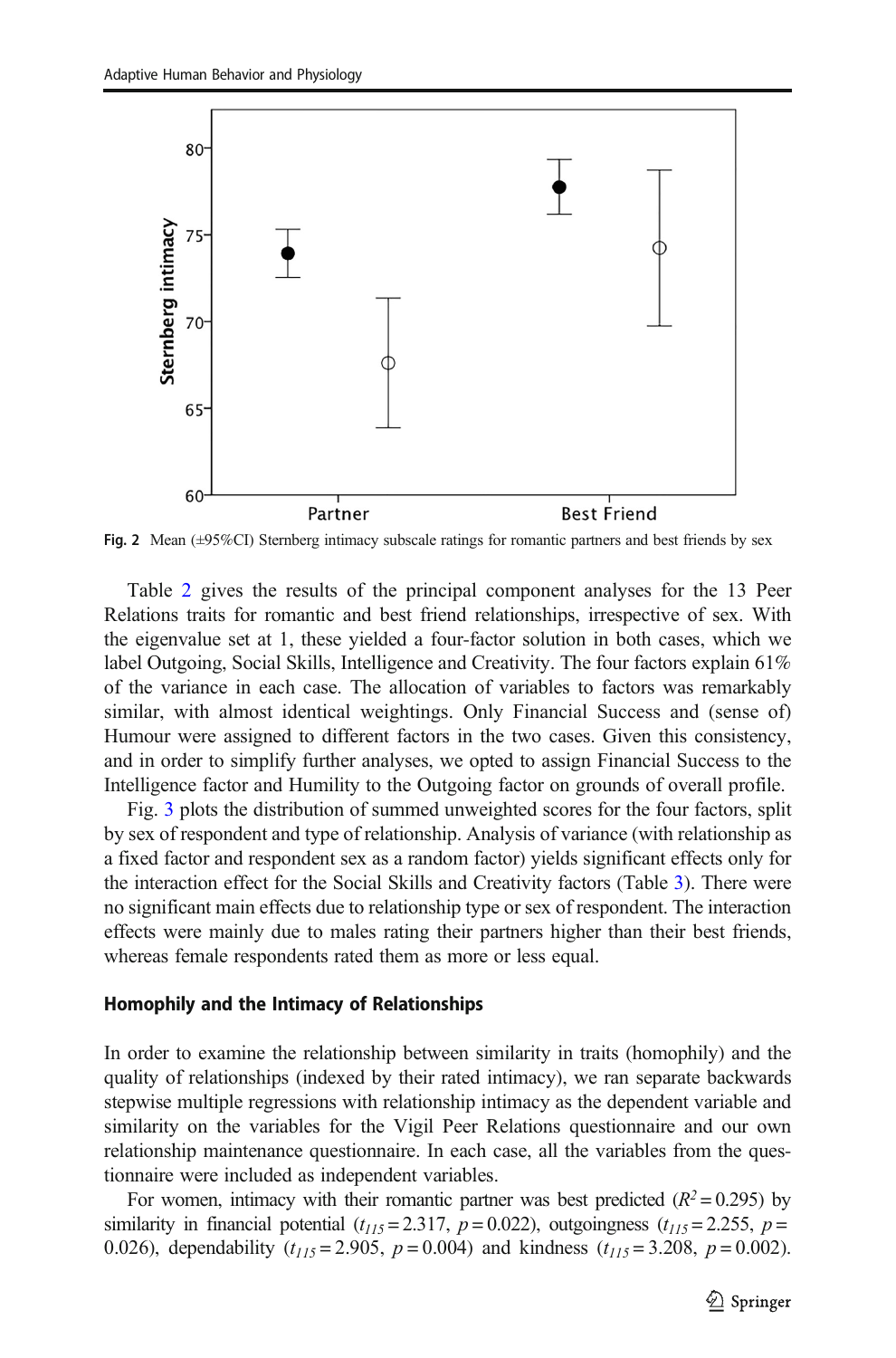<span id="page-7-0"></span>

|                                                                                                                                                                                                                  |           | Romantic | Partner      |            |          | Best     | Friend       |            |
|------------------------------------------------------------------------------------------------------------------------------------------------------------------------------------------------------------------|-----------|----------|--------------|------------|----------|----------|--------------|------------|
| Factors:                                                                                                                                                                                                         | Outgoing  | Social   | Intelligence | Creativity | Outgoing | Social   | Intelligence | Creativity |
| Connections                                                                                                                                                                                                      | 0.71      | 0.059    | 0.187        | 0.083      | 0.782    | 0.036    | 0.096        | 0.024      |
| Optimism                                                                                                                                                                                                         | 0.54      | 0.409    | $-0.016$     | 1.112      | 0.543    | 0.339    | 0.138        | 0.120      |
| Outgoingness                                                                                                                                                                                                     | 0.75      | 0.1333   | $-0.071$     | 0.170      | 0.834    | 0.090    | $-0.001$     | 0.043      |
| Athleticism                                                                                                                                                                                                      | 0.59      | 0.037    | $-0.015$     | 0.132      | 0.463    | 0.114    | 0.117        | 0.627      |
| Humour                                                                                                                                                                                                           | 0.34      | 0.148    | 0.208        | 0.533      | 0.521    | 0.255    | 0.305        | 0.080      |
| Dependability                                                                                                                                                                                                    | O<br>0.11 | 0.800    | 0.061        | $-0.056$   | $-0.020$ | 0.670    | 0.379        | 0.210      |
| Cooperative                                                                                                                                                                                                      | 0.164     | 0.811    | 0.087        | 0.082      | 0.177    | 0.832    | 0.013        | $-0.067$   |
| Kindness                                                                                                                                                                                                         | 0.037     | 0.832    | 0.104        | 0.113      | 0.229    | 0.790    | 0.103        | 0.008      |
| Financial                                                                                                                                                                                                        | 0.568     | 0.087    | 0.487        | $-0.065$   | 0.324    | $-0.096$ | 0.698        | 0.050      |
| Intelligence                                                                                                                                                                                                     | 0.092     | 0.136    | 0.806        | 0.189      | 0.006    | 0.253    | 0.846        | 0.008      |
| Education                                                                                                                                                                                                        | $-0.028$  | 0.054    | 0.870        | 0.077      | 0.068    | 0.167    | 0.763        | 0.072      |
| Attractiveness                                                                                                                                                                                                   | 0.376     | $-0.012$ | $-0.042$     | $-0.674$   | 0.219    | 0.208    | 0.318        | 0.556      |
| Creativity                                                                                                                                                                                                       | $-0.068$  | 0.169    | 0.163        | 0.807      | 0.344    | 0.261    | 0.233        | $-0.601$   |
| Variance explained (%)                                                                                                                                                                                           | 28.9      | 12.2     | 11.6         | 8.3        | 31.7     | 10.3     | 11.8         | 7.7        |
| Bold indicates principal loading; to maintain consistency across relationship categories, Financial (prospects) and (Sense of) Humour were assigned to the factor for which they had the<br>best overall profile |           |          |              |            |          |          |              |            |

Adaptive Human Behavior and Physiology

Table 2 Factor analysis of ratings for the 13 Vigil [\(2007](#page-15-0)) traits predicting relationship intimacy in romantic partners and best friends

Table 2 Factor analysis of ratings for the 13 Vigil (2007) traits predicting relationship intimacy in romantic partners and best friends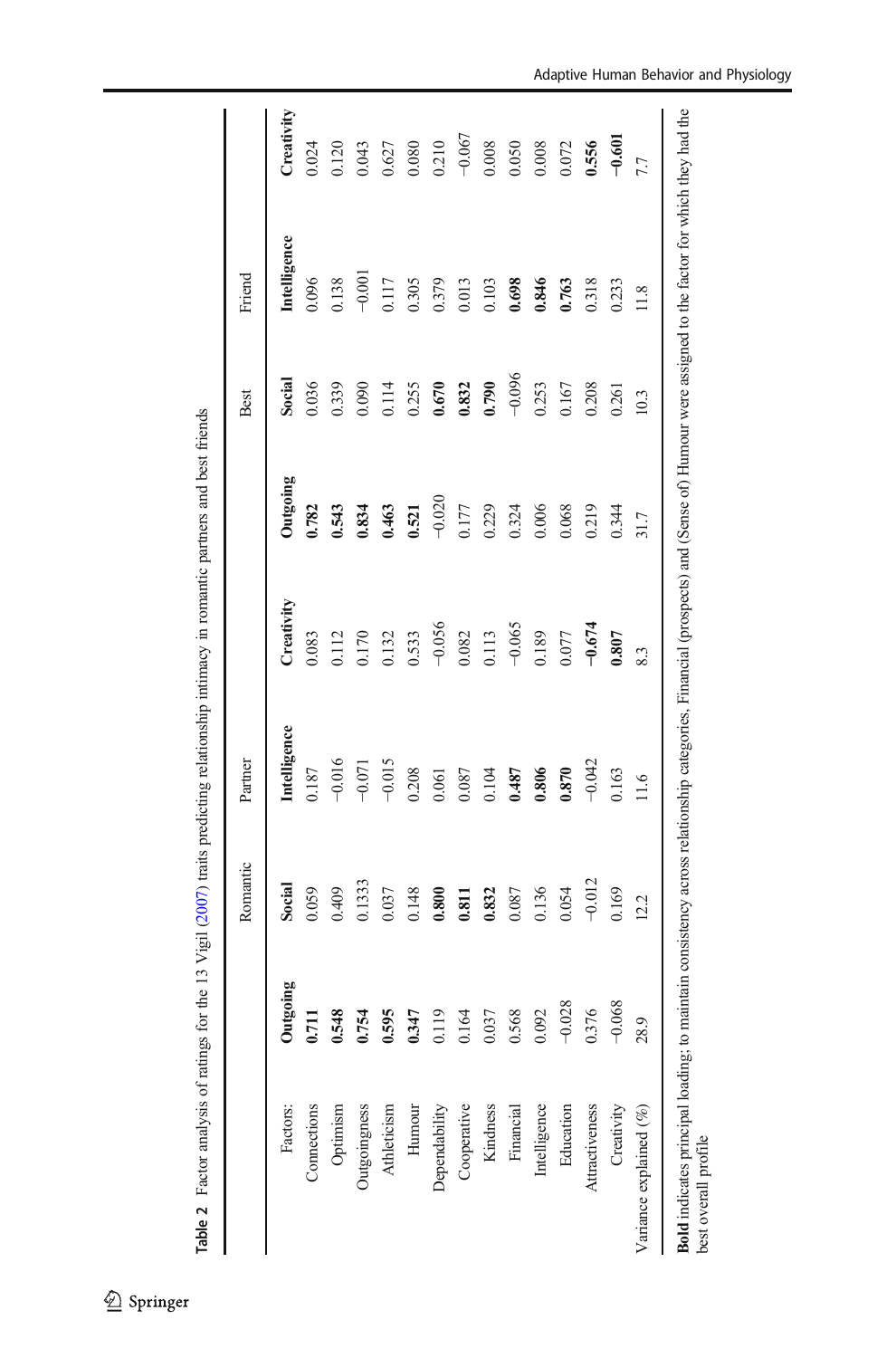<span id="page-8-0"></span>

Fig. 3 Mean  $(\pm 95\% \text{ CI})$  unweighted summed ratings on (a) Outgoing factor ( $N = 5$  traits), (b) Social Skills factor ( $N = 3$  traits), (c) Economic factor ( $N = 3$  traits) and (d) Creativity factor ( $N = 2$  traits) for Vigil's Peer Relations scale for romantic partners versus best friends. Filled symbols: female respondents; unfilled symbols: male respondents. The traits are those identified by the principal components analyses in Table [2](#page-7-0)

These results remained unchanged when controlling for age and relationship duration. Maintenance of romantic relationships was best predicted  $(R^2 = 0.143)$  by respondent's age ( $t_{114} = -2.352$ ,  $p = 0.020$ ), the duration of the relationship ( $t_{114} = 2.040$ ,  $p = 0.044$ ) and the degree to which gifts ( $t_{114} = -1.984$ ,  $p = 0.050$ ) and mutual support ( $t_{114} = 3.173$ ,  $p =$ 0.002) were considered important. Interestingly, the effect for gift-giving was negative: the more importance placed on gift-giving, the *less* intimate the relationship was. This might reflect the fact that well established relationships do not require monetary reinforcement, even though this is important for weak or unstable relationships. Conversely, the more emphasis placed on mutual support as a means of maintaining the relationship, the more intimate that relationship was. Notice also that intimacy declined with respondent's age (but not as a function of the duration of the relationship).

| Factors:     | Outgoing |       | Social Skills |       | Economic |       | Creativity |       |
|--------------|----------|-------|---------------|-------|----------|-------|------------|-------|
| Variable     | F*       | D     | F*            | D     | F*       | Ď     | F*         | p     |
| Relationship | 4.42     | 0.283 | 0.01          | 0.933 | 20.01    | 0.140 | 0.15       | 0.765 |
| <b>Sex</b>   | 0.73     | 0.551 | 0.44          | 0.629 | 89.88    | 0.067 | 0.60       | 0.581 |
| Interaction  | 0.36     | 0.548 | 11.47         | 0.001 | 0.03     | 0.853 | 5.96       | 0.015 |

Table 3 Analysis of variance for the four trait factors influencing intimacy of relationship

 $*df = 1,39$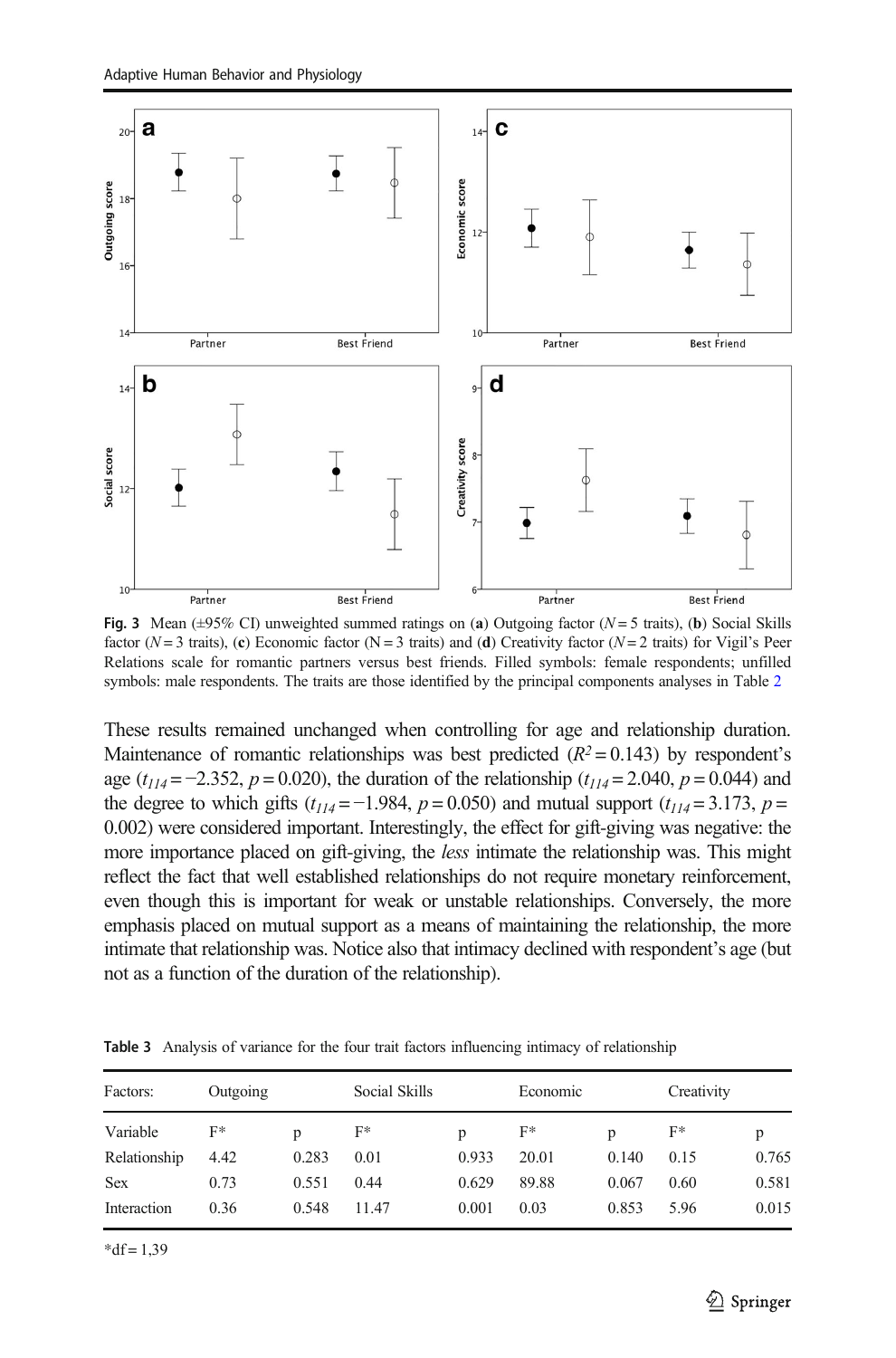For men, the best-fit model for the intimacy of romantic relationships included only similarity in cooperativeness, although this effect was not statistically significant  $(t_{31} = 1.726$ ,  $p = 0.095$ ,  $R^2 = 0.09$ ). Intimacy in romantic partnerships was best predicted ( $R^2 = 0.458$ ) by the degree to which in-person (or face-to-face) contact was seen as important for relationship maintenance  $(t_{31} = 4.361, p < 0.0001)$ . The degree of importance placed on engaging in shared history was also included in the best-fit model, but did not show a significant partial relationship with intimacy scores  $(p = 0.085)$ . These results remained unchanged when controlling for age and relationship duration.

For women, intimacy in best friendships was best predicted ( $R<sup>2</sup> = 0.242$ ) by the degree of similarity in education ( $t_{148} = 1.974$ ,  $p = 0.050$ ), sense of humour ( $t_{148} = 2.052$ ,  $p = 0.042$ ), dependability  $(t_{148} = 3.501, p = 0.001)$  and happiness  $(t_{148} = 1.996, p = 0.048)$ . Although similarity in social connections was also included in the best-fit model, the significance of the partial relationship with intimacy was marginal ( $p = 0.068$ ). The intimacy of women's best friendships was also best predicted ( $R^2 = 0.242$ ) by shared history ( $t_{150} = -2.446$ ,  $p =$ 0.016) and mutual support ( $t_{150}$  = 4.037,  $p$  < 0.0001). This remained true even when samesex friendships were examined on their own. These results imply that the less important shared history was considered as a means of maintaining a friendship, and the more important mutual support was considered, the more intimate that friendship was. Although the best-fit model included additional variables, the partial relationships with intimacy were at best only marginally significant (shared goals:  $p = 0.06$ ; affection:  $p = 0.086$ ), irrespective of whether the friendship was cross- or same-sex  $(p = 0.052)$ .

For men, intimacy in best friendships was best predicted  $(R^2 = 0.544)$  by the duration of the friendship ( $t_{33} = 2.587$ ,  $p = 0.015$ ) and the degree of similarity in financial potential ( $t_{33} = 2.690$ ,  $p = 0.012$ ), outgoingness ( $t_{33} = 2.349$ ,  $p = 0.026$ ), dependability  $(t_{33} = 2.778, p = 0.010)$  and social connections  $(t_{33} = -2.037, p = 0.051)$ .

The maintenance of males' best friendships was best predicted ( $R^2 = 0.420$ ) by the length of the friendship ( $t_{34} = -2.061$ ,  $p = 0.048$ ), shared history ( $t_{34} = 2.585$ ,  $p = 0.015$ ) and mutual support ( $t_{34} = 2.447$ ,  $p = 0.021$ ). These variables remained significantly associated with intimacy when only same-sex friendships were considered. Additional variables in the best-fit model did not show significant partial relationships with intimacy scores: age of participant ( $p = 0.086$ ), and whether the friendship was cross- or same-sex ( $p = 0.081$ ).

#### **Discussion**

Taken together, these results confirm previous findings that homophily is an important criterion for close relationships (Curry and Dunbar [2013](#page-13-0); Launay and Dunbar [2015](#page-14-0)). In particular, similarity in dependability was consistently found to be strongly predictive of higher levels of intimacy. For women, this was the case in both best friendships and romantic partnerships, but for men dependability was included in the best-fit model only for intimacy in best friendships. For romantic partnerships, none of the variables measured showed significant partial relationships in men. Aside from these similarities, however, the results suggest that intimacy in males' friendships is underpinned by very different dynamics than intimacy in females' friendships.

Mirroring previous findings with respect to romantic partners (Buss [1989;](#page-12-0) Pawlowski and Dunbar [1999,](#page-14-0) [2001\)](#page-14-0), we found that women seemed to be much more demanding in their selection of romantic partners than men were. The intimacy of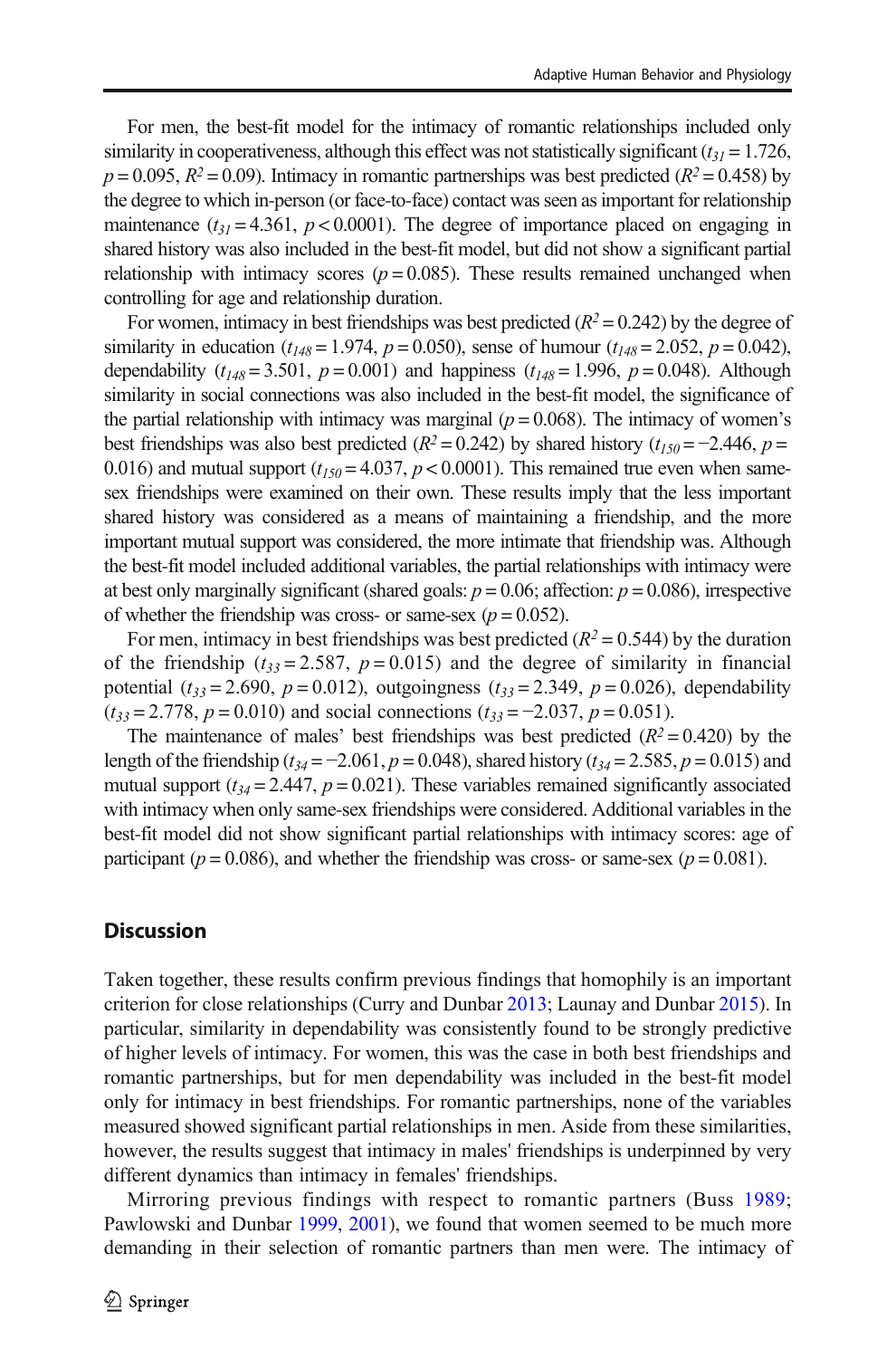women's relationships were homophilous for at least four traits (financial prospects, outgoingness, dependability and kindness), whereas no traits predicted intimacy for males. Similarly, longterm maintenance of women's romantic relationships were predicted by relationship duration, gift-giving and supportiveness, but for males there was only one significant predictor (the frequency of face-to-face contact). In contrast, best friend relationships exhibited a very different pattern: their intimacy is predicted by similarity on four traits for both women and men, but the traits are very different (education, humour, dependability and happiness for women versus relationship duration, financial prospects, outgoingness and dependability in men).

Longevity in both women's and men's friendships was best predicted by provision of mutual support, but differed in the influence of shared histories (negative in the case of women, positive in the case of men). The traits characterizing women's friendships seem to have more to do with the closeness of the relationship itself, whereas those characterizing men's friendships seem to have more to do with engaging in social activities. Interestingly, none of the best-fit models included physical attractiveness or athleticism, indicating that personality and resource factors (such as education and financial potential) may be more important for intimacy levels in these close non-kin relationships than traits that might be assumed to correlate more directly with genetic fitness. This likely reflects the fact that relationships are indirect, rather than direct, means of enhancing fitness. In other words, this is a two-step process: we form close relationships not simply to access a direct fitness reward but in order to create coalitions or alliances that in turn allow us to maximise fitness. One possibility, for example, might be to mitigate the fertility costs of group-living (Mesnick [1997;](#page-14-0) Wilson and Mesnick [1997;](#page-15-0) Dunbar [2018a,](#page-13-0) [2019](#page-13-0); Dunbar and MacCarron [2019\)](#page-13-0).

The fact that outgoingness was a predictor for the intimacy of men's friendships might be linked to the fact that males tend to prefer social interaction in groups whereas females have a strong preference for one-to-one interactions (Baumeister and Sommer [1997](#page-12-0); Benenson & Heath, [2006](#page-12-0); Dávid-Barrett et al. [2015](#page-13-0); Gabriel and Gardner [1999;](#page-13-0) Rustin and Foels [2014\)](#page-15-0). In addition to these homophily effects, we also found that mutual support and shared history are important for intimacy, and are therefore key factors underpinning the successful maintenance of close personal relationships. Mutual support had a much stronger influence on intimacy in female participants for both romantic partners and best friends, but only in respect of best friends for men (Fig. [2](#page-6-0)). In relation to their romantic partners, the degree to which men considered in-person contact an important mechanism for relationship maintenance was the strongest predictor of intimacy, at least when the sample was considered as a whole, irrespective of the sex of the best friend.

Interestingly, the extent to which shared history were considered an important mechanism of relationship maintenance in best friendships had opposite effects on intimacy in men and women. Whereas this relationship was positive in men, in women it was negative (the greater the emphasis on shared history, the lower the level of intimacy). This might, again, reflect the difference between men's preference for groupbased activities (for which shared history is usually an important component) and women's preference for more intimate dyadic ones (for which shared history might be less important than, for example, conversation and levels of mutual disclosure).

In women, both the importance placed on gift-giving and mutual support as ways of sustaining romantic partnerships were included in the best-fit model, but these variables had opposite effects on intimacy. The greater the importance placed on gift-giving, the lower the intimacy; in contrast, the greater the importance given to mutual support as a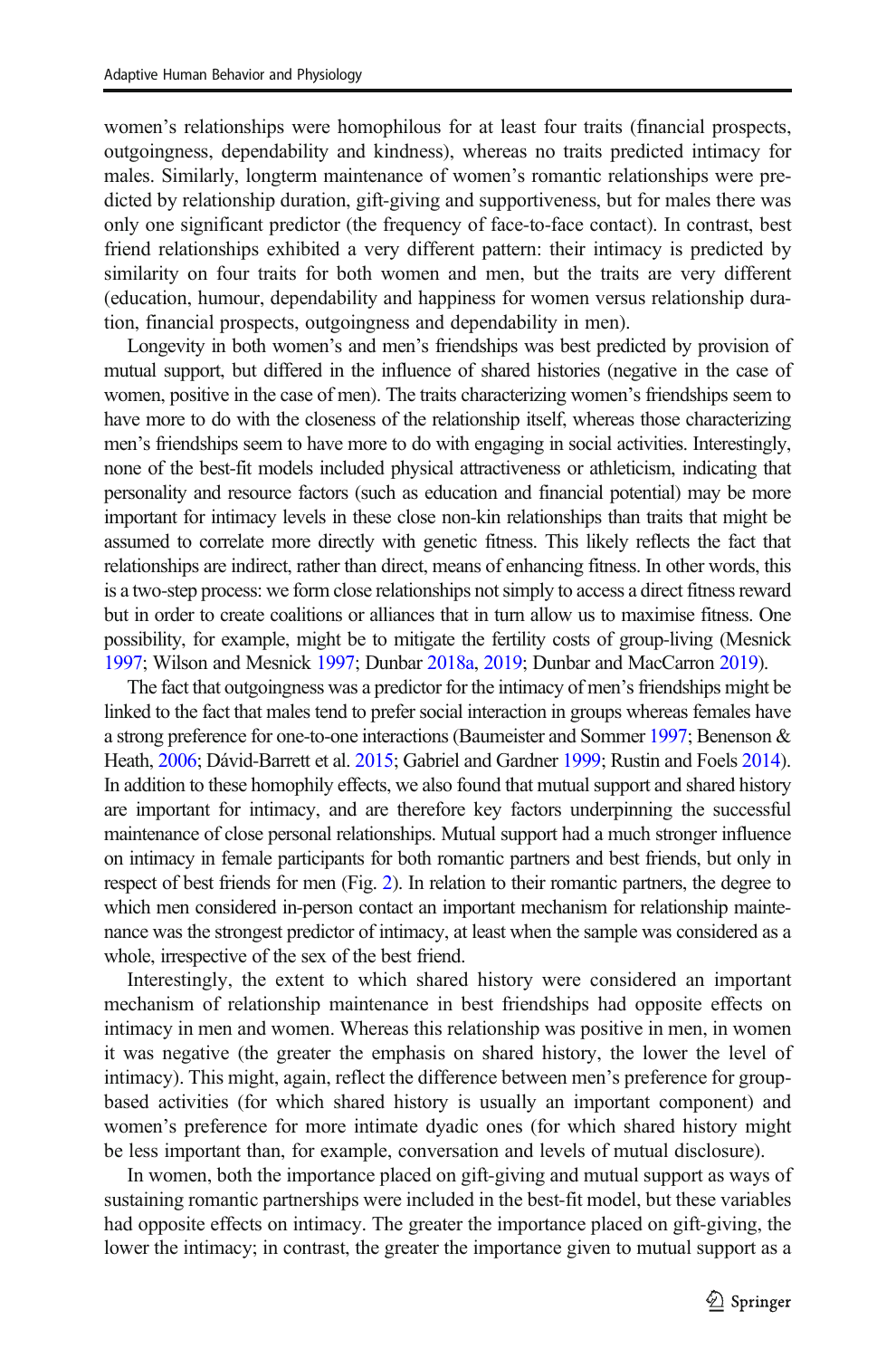mechanism of relationship maintenance, the greater the reported intimacy. Whereas gift-giving is observed cross-culturally as a means of creating and maintaining social network ties (e.g. Wiessner [1983\)](#page-15-0), it may be that this strategy is only appropriate in the more distal layers of the social network where tokens of affiliation are required; in the inner layers, intimacy and emotional closeness may be more important (see Sutcliffe et al. [2012](#page-15-0)). It is possible that gift-giving is associated with forms of strict reciprocity in relationships that block the development of deeper emotional ties.

The importance of intimacy in same-sex female friendships may explain why similar humour profiles were found to be important for female but not male best friendships: laughter is thought to be important in the creation of social bonds (Dunbar [2017;](#page-13-0) Dunbar et al. [2012;](#page-13-0) Manninen et al. [2017](#page-14-0)). In contrast, similarity in social characteristics (outgoingness and social connections) were deemed more important for intimacy in male best friendships, perhaps reflecting the fact that men tend to prefer interacting in groups rather than one-to-one (Dávid-Barrett et al. [2015\)](#page-13-0). Why this might be so evolutionarily remains to be answered, but one obvious suggestion relates to men's near-universal role in communal defence in small scale societies and the demand this imposes for being able to cooperate in groups.

These behavioural differences suggest that best friend relationships are viewed very differently by the two sexes, corroborating and extending previous studies which suggest that the two sexes have very different expectations as regards friendships (Hall [2011](#page-13-0), [2012;](#page-13-0) Machin and Dunbar [2013](#page-14-0)) and very different social styles (Roberts and Dunbar [2015](#page-14-0)). This strongly suggests that friendships serve rather different functional roles in the two sexes arising from different evolutionary selection pressures. While romantic relationships are, inevitably, equally common in the two sexes (in both cases, 86% of respondents reported having a romantic partner), a smaller proportion of males reported having a best friend (85%, compared to 98% of females). Moreover, whereas only 2% of females had a romantic partner but no best friend, 15% of males were in this situation suggesting that males, but not females, are more likely to have one or the other but not both. Although a significant proportion of males reported having a best friend, the quality of these relationships seemed to be a great deal less intimate than was the case for females (Fig. [2](#page-6-0)). This reflects earlier findings suggesting that the male social world is built around half a dozen relatively casual relationships, whereas the female social world is built around one or two much more intimate, and hence more fragile, dyadic relationships (Benenson and Christakos [2003;](#page-12-0) Roberts and Dunbar [2015;](#page-14-0) Dávid-Barrett et al. [2015\)](#page-13-0).

In both sexes, only a minority of best friends were opposite-sex (15% for females; 22% in males). The gender homophily is itself striking, and probably reflects the fact that social networks are highly assortative for sex (Block and Grund [2014](#page-12-0); Mehta and Strough [2009;](#page-14-0) Roberts et al. [2008](#page-14-0); Rose [1985](#page-15-0); Dunbar [2021](#page-13-0)). Even conversations readily segregate by sex once they contain more than four individuals (Dunbar [2016b;](#page-13-0) Dahmardeh and Dunbar [2017](#page-13-0)). Although having male best friends may be advantageous to females in terms of protection against the unwanted attentions of other males (Mesnick's bodyguard hypothesis: Mesnick [1997;](#page-14-0) Wilson and Mesnick [1997;](#page-15-0) Dunbar [2010;](#page-13-0) see also Snyder et al. [2011;](#page-15-0) Ryder et al. [2016](#page-15-0)), it may be that male partners are likely to become jealous if their romantic partners show too much interest in male best friends, fearing either mate theft or cuckoldry. This might make cross-sex best friends less functional for paired females. Alternatively, intimate friendships between women may be more beneficial or easier to maintain (if only because of similar conversational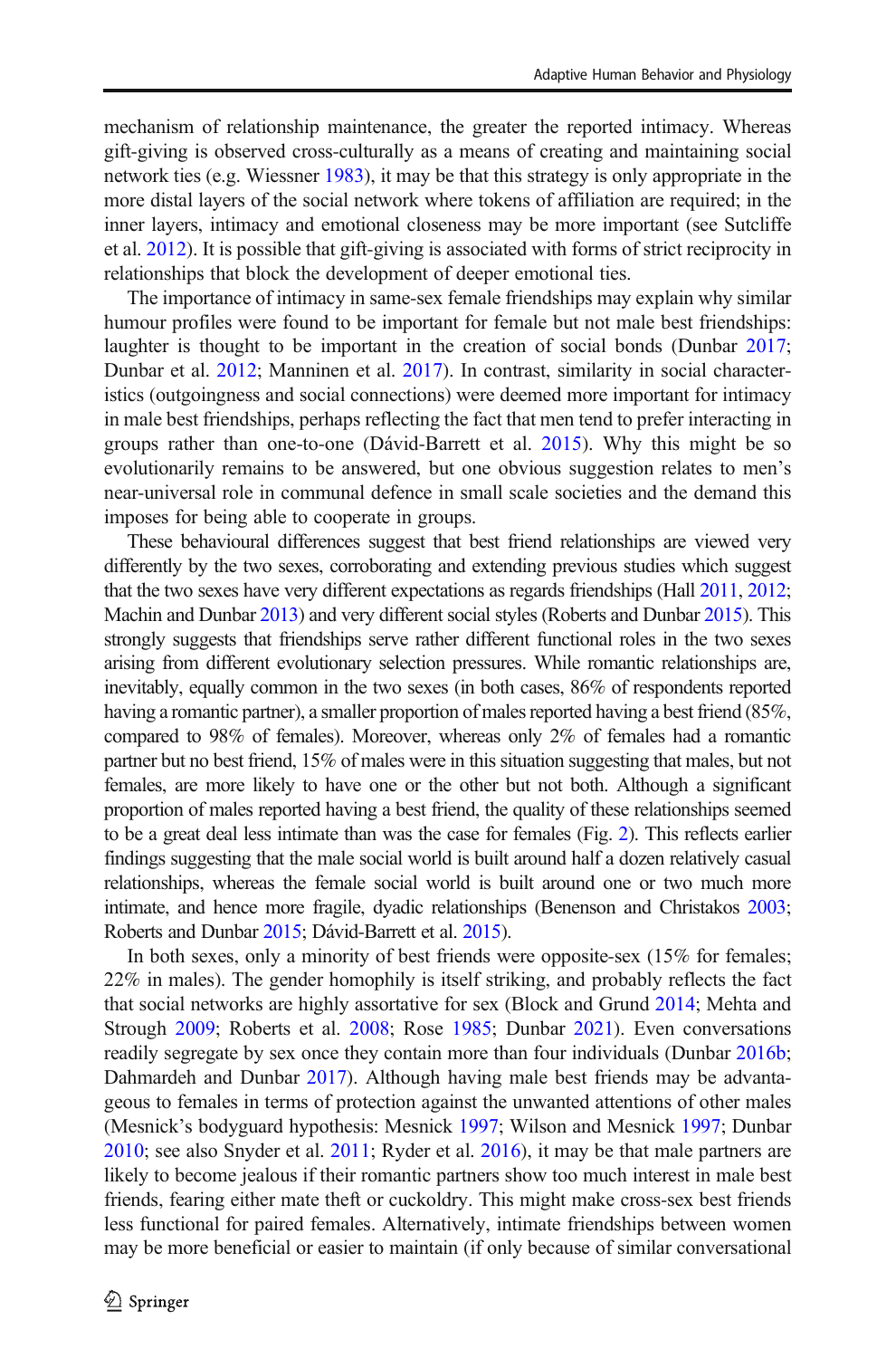<span id="page-12-0"></span>styles: Coates [1996](#page-13-0); Grainger and Dunbar [2009](#page-13-0)), while common interests make cooperation more straightforward (de Waal and Luttrell [1986\)](#page-13-0).

These data are, of course, self-report data and represent the views of only one party in a relationship, and so are inevitably subject to the usual distortions this can involve. Nonetheless, in that respect, they do represent the aspirations and expectations of the person concerned, and it is these as much as anything that we are here interested in. While relationships are necessarily two-way processes, it is nonetheless failure of one individual's expectations to be met in a relationship that is the usual cause of relationship breakdown (Dunbar and Machin [2014](#page-13-0)). Relationships break down because one party is dissatisfied with the deal they are getting, not because both parties "agree to disagree". In this sense, these results provide us with direct insights into how individuals view their relationships, irrespective of whether they are right in their views.

Acknowledgments Data collection was supported by the British Academy 'From Lucy to Language' Centenary Project. We thank the two referees for their very helpful comments, which greatly helped to improve the paper.

#### Compliance with Ethical Standards

Conflict of Interest The authors declare no conflicts of interest.

Open Access This article is licensed under a Creative Commons Attribution 4.0 International License, which permits use, sharing, adaptation, distribution and reproduction in any medium or format, as long as you give appropriate credit to the original author(s) and the source, provide a link to the Creative Commons licence, and indicate if changes were made. The images or other third party material in this article are included in the article's Creative Commons licence, unless indicated otherwise in a credit line to the material. If material is not included in the article's Creative Commons licence and your intended use is not permitted by statutory regulation or exceeds the permitted use, you will need to obtain permission directly from the copyright holder. To view a copy of this licence, visit [http://creativecommons.org/licenses/by/4.0/](https://doi.org/).

### **References**

- Aukett, R., Ritchie, J., & Mill, K. (1988). Gender Differences in Friendship Patterns. Sex Roles, 19(1/2), 57–66.
- Baumeister, R. F., & Leary, M. R. (1995). The need to belong: Desire for interpersonal attachments as a fundamental human motivation. Psychological Bulletin, 117, 497–529.
- Baumeister, R. F., & Sommer, K. L. (1997). What do men want? Gender differences and two spheres of belongingness: Comment on cross and Madson (1997). Psychological Bulletin, 122(1), 38–44. [https://doi.](https://doi.org/10.1037/0033-2909.122.1.38) [org/10.1037/0033-2909.122.1.38.](https://doi.org/10.1037/0033-2909.122.1.38)
- Benenson, J. F., & Christakos, A. (2003). The greater fragility of females' versus males' closest same-sex friendships. Child Development, 74, 1123–1129.
- Benenson, J. F. & Heath, A. (2006). Boys withdraw more in one-on-one interactions, whereas girls withdraw more in groups. Developmental Psychology, 42, 272-282.
- Bhattacharya, K., Gosh, A., Monsivais, D., Dunbar, R. I. M., & Kaski, K. (2016). Sex differences in social focus across the life cycle in humans. Royal Society Open Science, 3, 160097.
- Block, P., & Grund, T. (2014). Multidimensional homophily in friendship networks. Network Science, 2, 189–212.
- Burkart, J. M., Hrdy, S. B., & van Schaik, C. P. (2009). Cooperative breeding and human cognitive evolution. Evolutionary Anthropology, 18, 175–186.
- Buss, D. M. (1989). Sex differences in human mate preferences: Evolutionary hypotheses tested in 37 cultures. Behavioral and Brain Sciences, 12, 1–14.
- Byrne, D. (1997). An overview (and underview) of research and theory within the attraction paradigm. Journal of Social and Personal Relationships, 14(3), 417–431.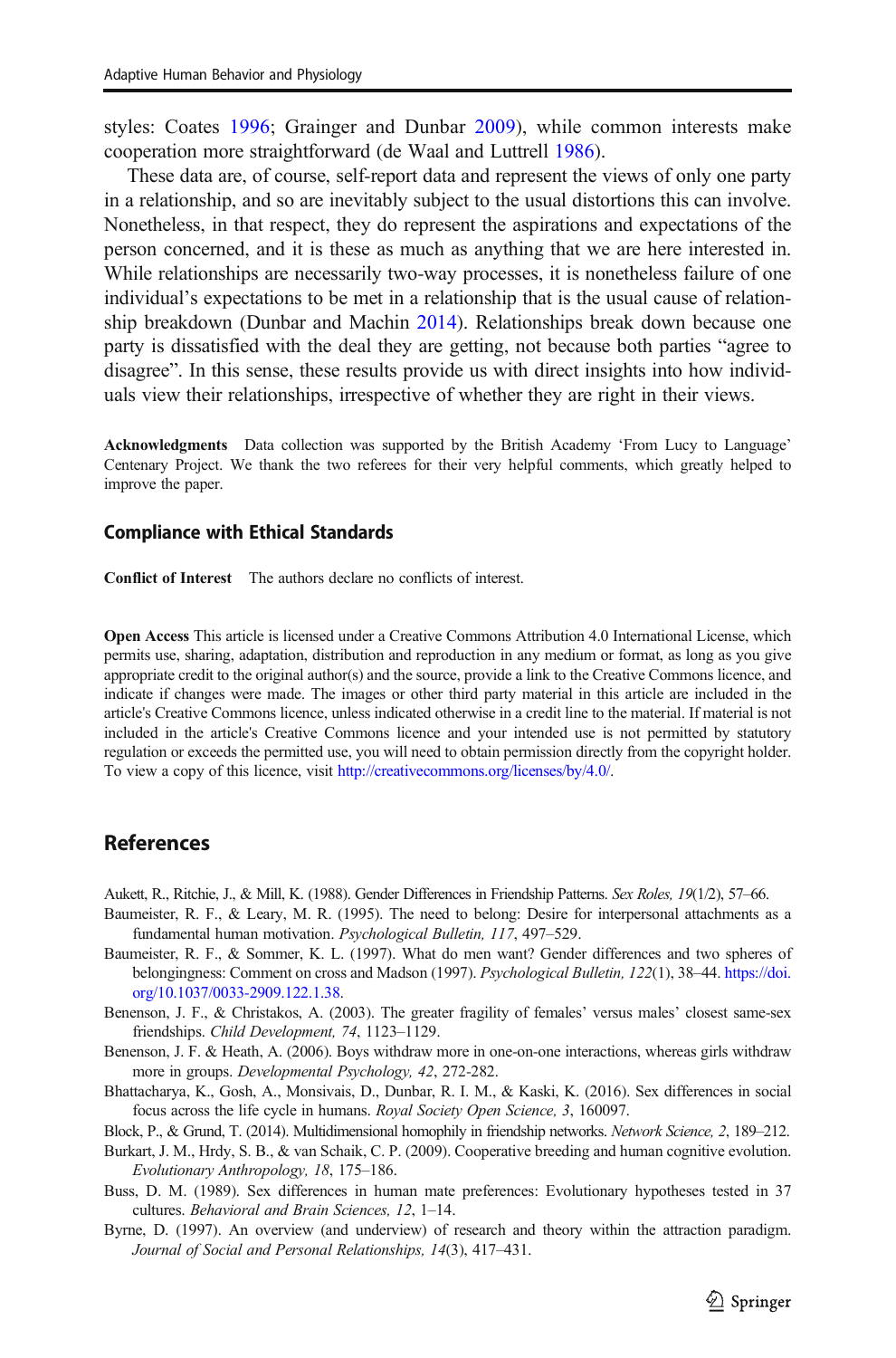<span id="page-13-0"></span>Coates, J. (1996). Women Talk. Oxford: Blackwell.

- Curry, O., & Dunbar, R. I. M. (2013). Do birds of a feather flock together? The relationship between similarity and altruism in social networks. Human Nature, 24(3), 336–347.
- Dahmardeh, M., & Dunbar, R. I. M. (2017). What shall we talk about in Farsi? Content of everyday conversations in Iran. Human Nature, 28, 423–433.
- Dávid-Barrett, T., Rotkirch, A., Carney, J., Behncke Izquierdo, I., Krems, J. A., Townley, D., et al. (2015). Women favour dyadic relationships, but men prefer clubs: Cross-cultural evidence from social networking. PLoS One, 10(3), e0118329. [https://doi.org/10.1371/journal.pone.0118329.](https://doi.org/10.1371/journal.pone.0118329)
- de Waal, F. B. M., & Luttrell, L. M. (1986). The similarity principle underlying social bonding among female rhesus monkeys. Folia Primatologica, 46(4), 215–234. [https://doi.org/10.1159/000156255.](https://doi.org/10.1159/000156255)
- DeScioli, P., & Kurzban, R. (2009). The alliance hypothesis for human friendship. *PLoS One*, 4, e5802.
- Diener, E., Gohm, C. L., Suh, E., & Oishi, S. (2000). Similarity of the relations between marital status and subjective well-being across cultures. Journal of Cross-Cultural Psychology, 31(4), 419–436. [https://doi.](https://doi.org/10.1177/0022022100031004001) [org/10.1177/0022022100031004001](https://doi.org/10.1177/0022022100031004001).
- Domínguez, S., & Arford, T. (2010). It is all about who you know: Social capital and health in low-income communities. Health Sociology Review, 19(1), 114–129. <https://doi.org/10.5172/hesr.2010.19.1.114>.
- Dunbar, R. I. M. (2010). Deacon's dilemma: The problem of pairbonding in human evolution. In R. I. M. Dunbar, C. Gamble, & J. A. J. Gowlett (Eds.), Social brain, distributed mind (pp. 159–179). Oxford: Oxford University Press.
- Dunbar, R. I. M. (2014). Human Evolution. London: Pelican & New York: Oxford University Press.
- Dunbar, R. I. M. (2016a). Do online social media cut through the constraints that limit the size of offline social networks? Royal Society Open Science, 3(150292), 150292. [https://doi.org/10.1098/rsos.150292.](https://doi.org/10.1098/rsos.150292)
- Dunbar, R. I. M. (2016b). Sexual segregation in human conversations. Behaviour, 153, 1–14.
- Dunbar, R. I. M. (2017). Breaking bread: The functions of social eating. Adaptive Human Behavior and Physiology, 3(3), 198–211. <https://doi.org/10.1007/s40750-017-0061-4>.
- Dunbar, R. I. M. (2018a). Social structure as a strategy to mitigate the costs of group-living: A comparison of gelada and guereza monkeys. Animal Behaviour, 136, 53–64.
- Dunbar, R. I. M. (2018b). The anatomy of friendship. Trends in Cognitive Sciences, 22, 32–51.
- Dunbar, R. I. M. (2019). Fertility as a constraint on group size in African great apes. Biological Journal of the Linaean Society, 129, 1–13.
- Dunbar, R. I. M. (2021). Friends. London: Little Brown.
- Dunbar, R. I. M., & MacCarron, P. (2019). Group size as a trade-off between fertility and predation risk: Implications for social evolution. Journal of Zoology, 308, 9–15.
- Dunbar, R. I. M., & Machin, A. (2014). Sex differences in relationship conflict and reconciliation. Journal of Evolutionary Psychology, 12, 109–133.
- Dunbar, R. I. M., & Spoors, M. (1995). Social networks, support cliques, and kinship. *Human Nature*, 6(3), 273–290. [https://doi.org/10.1007/bf02734142.](https://doi.org/10.1007/bf02734142)
- Dunbar, R. I. M., Baron, R., Frangou, A., Pearce, E., van Leeuwin, E. J. C., Stow, J., et al. (2012). Social laughter is correlated with an elevated pain threshold. Proceedings of the Royal Society B: Biological Sciences, 279(1731), 1161–1167.
- Dunbar, R. I. M., Arnaboldi, V., Conti, M., & Passarella, A. (2015). The structure of online social networks mirrors those in the offline world. Social Networks, 43, 39–47.
- Gabriel, S., & Gardner, W. L. (1999). Are there "his" and "hers" types of interdependence? The implications of gender differences in collective versus relational interdependence for affect, behaviour and cognition. Journal of Personality and Social Psychology, 77(3), 642–655.
- Grainger, S., & Dunbar, R. I. M. (2009). The structure of dyadic conversations and sex differences in social style. Journal of Evolutionary Psychology, 7, 83–93.
- Hall, J. A. (2011). Sex differences in friendship expectations: A meta-analysis. Journal of Social and Personal Relationships, 28, 723–747.
- Hall, J. A. (2012). Friendship standards: The dimensions of ideal expectations. Journal of Social and Personal Relationships, 29, 884–907.
- Haslam, C., Cruwys, T., & Haslam, S. A. (2014). "The we's have it": Evidence for the distinctive benefits of group engagement in enhancing cognitive health in aging. Social Science & Medicine, 120, 57–66. <https://doi.org/10.1016/j.socscimed.2014.08.037>.
- Hawkley, L. C., Hughes, M. E., Waite, L. J., Masi, C. M., Thisted, R. A., & Cacioppo, J. T. (2008). From social structural factors to perceptions of relationship quality and loneliness: The Chicago health. Aging, and Social Relations Study, 63(6), S375–S384. <https://doi.org/10.1088/0031-9155/55/20/011.DigiWarp>.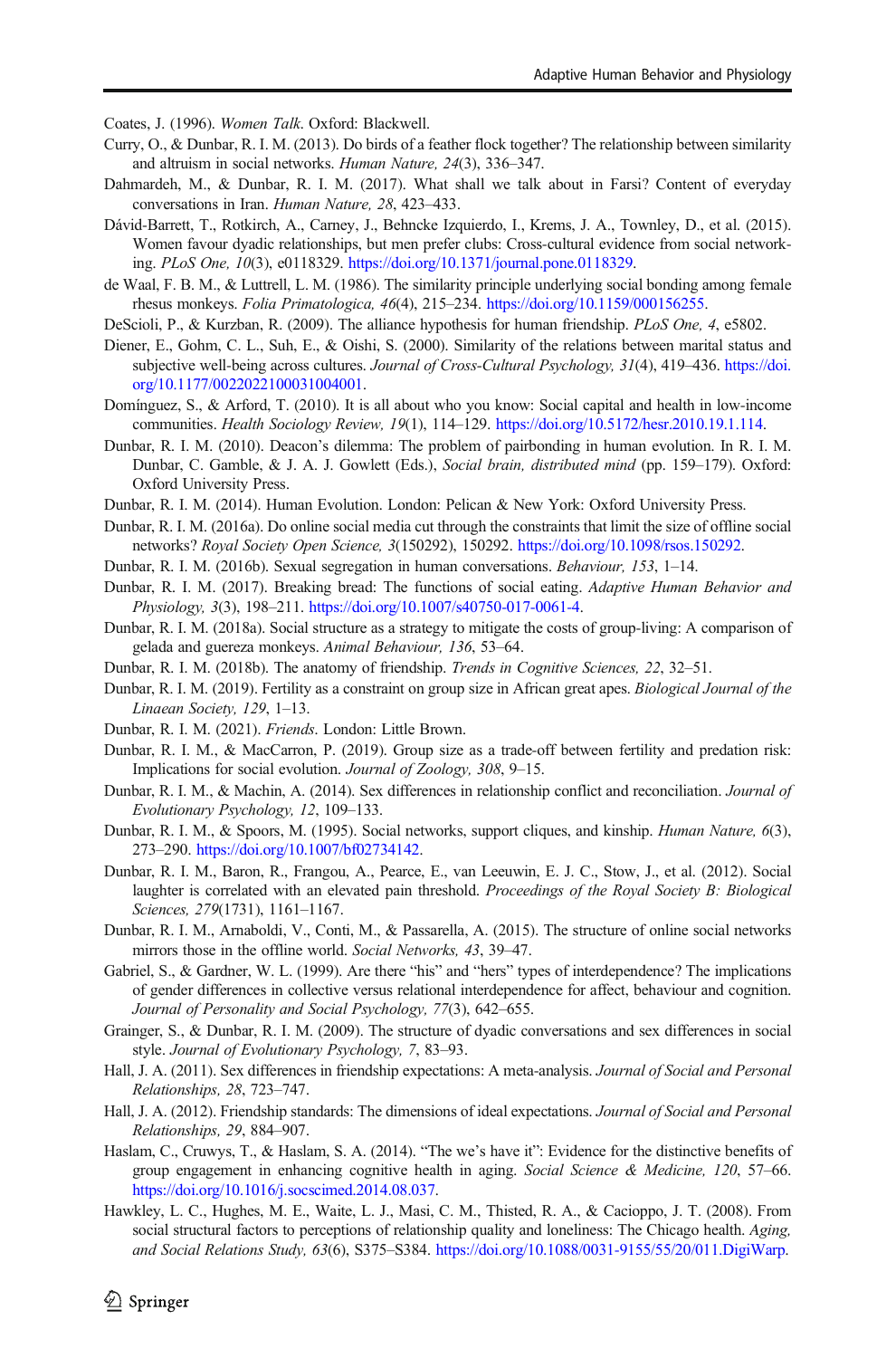- <span id="page-14-0"></span>Holt-Lunstad, J. (2018). Why social relationships are important for physical Health: A Systems Approach to Understanding and Modifying Risk and Protection. Annual Review of Psychology. [https://doi.org/10.](https://doi.org/10.1146/annurev-psych-122216-011902) [1146/annurev-psych-122216-011902](https://doi.org/10.1146/annurev-psych-122216-011902)
- Holt-Lunstad, J., Smith, T. B., & Layton, J. B. (2010). Social relationships and mortality risk: A meta-analytic review. PLoS Medicine, 7(7), e1000316. <https://doi.org/10.1371/journal.pmed.1000316>.
- Holt-Lunstad, J., Smith, T. B., Baker, M., Harris, T., & Stephenson, D. (2015). Loneliness and social isolation as risk factors for mortality: A meta-analytic review. Perspectives on Psychological Science, 10(2), 227–237.
- House, J. S. (2001). Social isolation kills, but how and why? Psychosomatic Medicine, 63(2), 273-274.
- Jo, H.-H., Saramaki, J., Dunbar, R. I. M., & Kaski, K. (2014). Spatial patterns of close relationships across the lifespan. Scientific Reports, 4. <https://doi.org/10.1038/srep06988>.
- Kiecolt-Glaser, J, K. & Newton, T, L. (2001). Marriage and health: His and hers. Psychological Bulletinin. US: American Psychological Association. <https://doi.org/10.1037/0033-2909.127.4.472>
- Koball, H. L., Moiduddin, E., Henderson, J., Goesling, B., & Besculides, M. (2010). What do we know about the link between marriage and health? Journal of Family Issues. Sage Publications., 31, 1019–1040. [https://doi.org/10.1177/0192513X10365834.](https://doi.org/10.1177/0192513X10365834)
- Launay, J., & Dunbar, R. I. M. (2015). Playing with strangers: Which shared traits attract us most to new people? PLoS One, 10(6), e0129688. [https://doi.org/10.1371/journal.pone.0129688.](https://doi.org/10.1371/journal.pone.0129688)
- Lewis, D. M., Conroy-Beam, D., Al-Shawaf, L., Raja, A., DeKay, T., & Buss, D. M. (2011). Friends with benefits: The evolved psychology of same-and opposite-sex friendship. Evolutionary Psychology, 9(4), 543–563.
- MacCarron, P., Kaski, K., & Dunbar, R. I. M. (2016). Calling Dunbar's numbers. Social Networks, 47, 151–155.
- Machin, A., & Dunbar, R. I. M. (2013). Sex and gender as factors in in romantic partnerships and best friendships. Journal of Relationships Research, 4, e8. <https://doi.org/10.1017/jrr.2013.8>.
- Manninen, S., Tuominen, L., Dunbar, R. I. M., Karjalainen, T., Hirvonen, J., Arponen, E., et al. (2017). Social laughter triggers endogenous opioid release in humans. The Journal of Neuroscience, 37(25), 6125–6131. [https://doi.org/10.1523/JNEUROSCI.0688-16.2017.](https://doi.org/10.1523/JNEUROSCI.0688-16.2017)
- Mcpherson, M., Smith-lovin, L., & Cook, J. M. (2001). Birds of a feather: Homophily in social networks. Annual Review of Sociology, 27, 415–444.
- Mehta, C. M., & Strough, J. (2009). Sex segregation in friendships and normative contexts across the life span. Developmental Review, 29, 201–220.
- Mesnick, S. L. (1997). Sexual alliances: Evidence and evolutionary implications. In P. A. Gowaty (Ed.), Feminism and evolutionary biology (pp. 207–260). London: Chapman & Hall.
- Miritello, G., Moro, E., Lara, R., LMartinez-Lopez, R., Belchamber, J., Roberts, S. G. B., & Dunbar, R. I. M. (2013). Time as a limited resource: Communication strategy in Mobile phone networks. Social Networks, 35(1), 89–95.
- Montoya, R. M., & Horton, R. S. (2013). A meta-analytic investigation of the processes underlying the similarity-attraction effect. Journal of Social and Personal Relationships, 30(1), 64-94.
- Pawlowski, B., & Dunbar, R. I. M. (1999). Impact of market value on human mate choice decisions. Proceedings of the Royal Society, London, 266B, 281–285.
- Pawlowski, B., & Dunbar, R. I. M. (2001). Human mate choice strategies. In J. van Hooff, R. Noë, & P. Hammerstein (Eds.), Economic models of animal and human behaviour (pp. 187–202). Cambridge: Cambridge University Press.
- Pearce, E. (2014). Modelling mechanisms of social network maintenance in hunter–gatherers. Journal of Archaeological Science, 50, 403–413. [https://doi.org/10.1016/j.jas.2014.08.004.](https://doi.org/10.1016/j.jas.2014.08.004)
- Pearce, E., & Moutsiou, T. (2014). Using obsidian transfer distances to explore social network maintenance in late Pleistocene hunter–gatherers. Journal of Anthropological Archaeology, 36, 12–20. [https://doi.org/10.](https://doi.org/10.1016/j.jaa.2014.07.002) [1016/j.jaa.2014.07.002.](https://doi.org/10.1016/j.jaa.2014.07.002)
- Pinquart, M., & Duberstein, P. R. (2010). Associations of social networks with cancer mortality: A metaanalysis. Critical Reviews in Oncology/Hematology, 75(2), 122–137.
- Powell, J., Lewis, P. A., Roberts, N., Garcia-Finana, M., & Dunbar, R. I. M. (2012). Orbital prefrontal cortex volume predicts social network size: An imaging study of individual differences in humans. Proceedings of the Royal Society B: Biological Sciences, 279(1736), 2157–2162.
- Reblin, M., & Uchino, B. N. (2008). Social and emotional support and its implication for health. Current Opinion in Psychiatry, 21, 201–205.
- Roberts, S. B. G., & Dunbar, R. I. M. (2015). Managing relationship decay: Network, gender, and contextual effects. Human Nature, 26, 426–450.
- Roberts, S. G. B., Wilson, R., Fedurek, P., & Dunbar, R. I. M. (2008). Individual differences and personal social network size and structure. Persoanlity & Individual Differences, 44, 954–964.
- Roberts, S. G. B., Dunbar, R. I. M., Pollet, T. V., & Kuppens, T. (2009). Exploring variation in active network size: Constraints and ego characteristics. Social Networks, 31(2), 138–146. [https://doi.org/10.1016/j.](https://doi.org/10.1016/j.socnet.2008.12.002) [socnet.2008.12.002](https://doi.org/10.1016/j.socnet.2008.12.002).